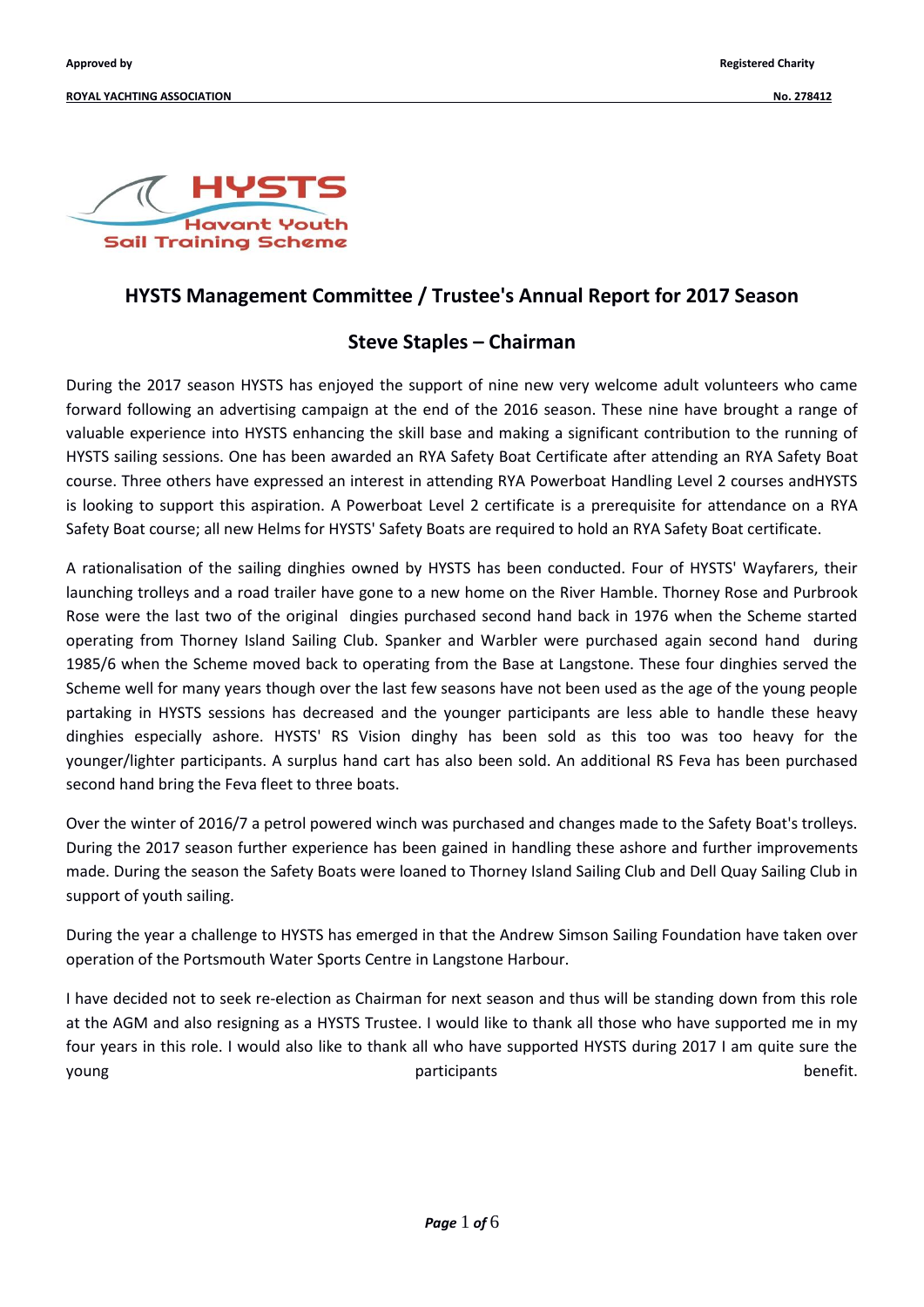**Approved by Registered Charity**

| <b>2017 Financial Report</b>                   |         |         |  |  |
|------------------------------------------------|---------|---------|--|--|
| Opening balance                                |         | 5101.98 |  |  |
| <b>EXPENDITURE</b>                             |         |         |  |  |
| <b>Operational equipment/Personnel</b>         |         | 8307.66 |  |  |
| Dinghy maintenance and equipment               | 717.87  |         |  |  |
| Safety boat maintenance and equipment          | 1764.07 |         |  |  |
| Safety boat fuel                               | 166.92  |         |  |  |
| Base maintenance                               | 1314.57 |         |  |  |
| Safety clothing                                | 555.63  |         |  |  |
| SI fees                                        | 1360.00 |         |  |  |
| Training courses                               | 335.00  |         |  |  |
| Fiva purchase and mast head buoyancy           | 2093.60 |         |  |  |
| Insurance                                      |         | 1587.99 |  |  |
| Harbour/Affiliation/Membership                 |         | 454.44  |  |  |
| Harbour dues                                   | 78.44   |         |  |  |
| Harbour annual subscription (Chi Harbour Fed') | 35.00   |         |  |  |
| RYA recognition fee                            | 316.00  |         |  |  |
| HBSA                                           | 15.00   |         |  |  |
| <b>Bedhampton Social Hall fee</b>              | 10.00   |         |  |  |
| <b>Utilities</b>                               |         | 494.26  |  |  |
| Telephone                                      | 63.02   |         |  |  |
| Freshwater supply to Compound                  | 27.93   |         |  |  |
| Freshwater supply to Sailing Base              | 42.75   |         |  |  |
| Waste water                                    | 78.29   |         |  |  |
| Electricity                                    | 107.43  |         |  |  |
| Sailing Base business rates                    | 174.84  |         |  |  |
| <b>Miscellaneous operational</b>               |         | 752.14  |  |  |
| RYA certificates/Logbooks/Handbooks            | 0.00    |         |  |  |
| Postage                                        | 3.40    |         |  |  |
| Refund of HIWCF grant (Vision sail)            | 478.00  |         |  |  |

## *Page* 2 *of* 6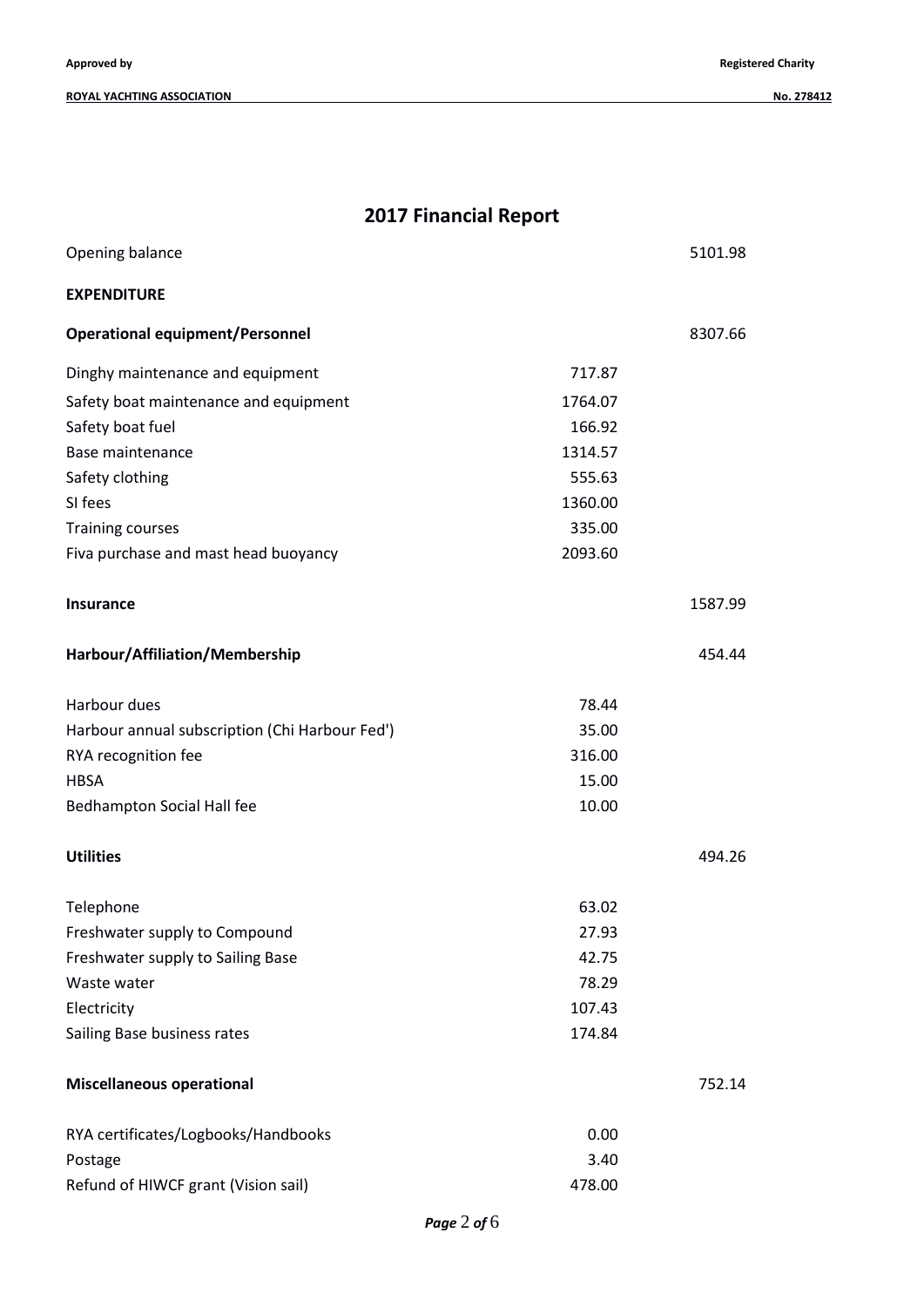#### **ROYAL YACHTING ASSOCIATION No. 278412**

| Catering                               | 176.00  |          |
|----------------------------------------|---------|----------|
| Website                                | 69.99   |          |
| AGM report printing                    | 24.75   |          |
| <b>TOTAL EXPENDITURE</b>               |         | 11596.49 |
| <b>INCOME</b>                          |         |          |
| Grants                                 | 3678.00 |          |
| Donations                              | 7220.50 |          |
| HMRC charities (Gift aid)              | 501.51  |          |
| Hire of Base (Polling Station)         | 450.00  |          |
| Sailing fees                           | 2610.00 |          |
| Sale of redundant assets               | 1030.00 |          |
| Refunds/reimbursements to HYSTS        | 481.16  |          |
| <b>TOTAL INCOME</b>                    |         | 15971.17 |
| In year surplus                        |         | 4374.68  |
| <b>Total carried forward into 2018</b> |         | 9476.66  |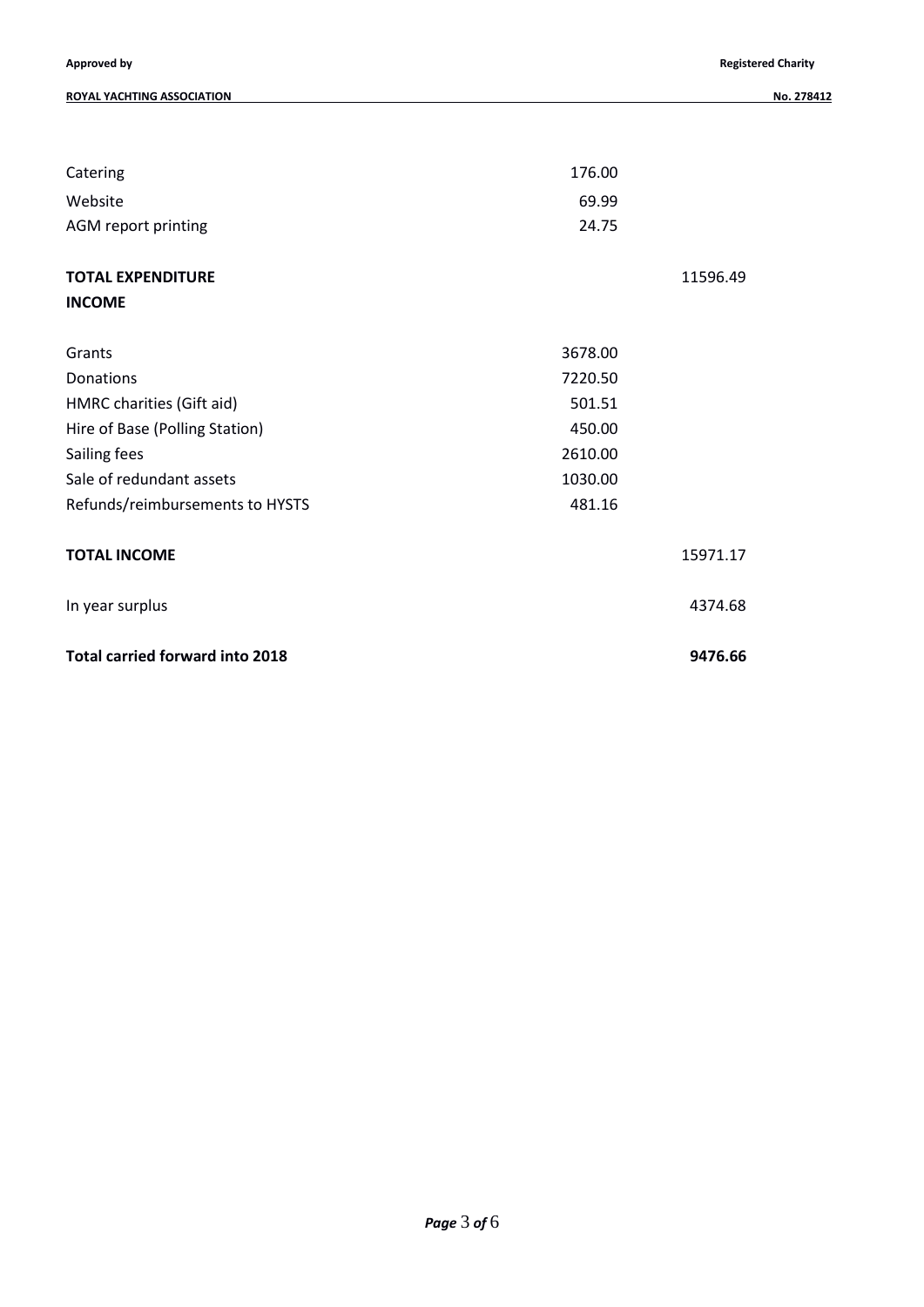# **2017 Sailing Report**

Sailing season 2<sup>nd</sup> April to 21<sup>st</sup> October 2017

*Breakdown*

| Sessions scheduled         | 19                                |
|----------------------------|-----------------------------------|
| Sessions completed         | 18                                |
| Sessions cancelled         |                                   |
| Membership forms completed | 24 (13 girls and 11 boys)         |
| Age spread (years)         | 8-17 years (average age 12 years) |

*Attendance*

Average attendance per session 6.3 - c.f 8.3 in 2016, 6.8 in 2015, 7.2 in 2014, and 7.5 for 2013 seasons.

*Certificates Issued*

| Certificate |           | Numbers issued |           |  |  |
|-------------|-----------|----------------|-----------|--|--|
| type        | during 17 | during 16      | during 15 |  |  |
|             |           |                |           |  |  |
| RYA Stage 1 | 3         |                | 3         |  |  |
| RYA Stage 2 | 1         |                | 4         |  |  |
| RYA Stage 3 | 1         |                | 2         |  |  |
| RYA Stage 4 |           |                |           |  |  |

# **Recognition of Charitable Status.**

HYSTS' address is: Havant Youth Sail Training Scheme. C/o The Bedhampton Social Hall Centre, 21 Bedhampton Road, Bedhampton, Hampshire, PO9 3ES

HYSTS' Trustees; Mr Peter Bee, Mr Geoffrey Lynch, Mr Owen Davies, Mrs Hazel Matthews, Mrs Lorna Tomblin (resigned 17 Jan 18), Mr Stephen Staples, Mr Derick Borlace, Mr Kenneth Matthews.

The HYSTS Constitution (as amended 10th March 2014) requires the overall responsibility for the Scheme shall be vested in the Management Committee elected by the Patron and Sailing (Senior) Members at the Annual General Meeting each year. The Constitution also requires the Management Committee will consist of the following elected Officers; The President (who may be appointed for a five year term of office), Chairperson, Principal, Secretary, Treasurer, Sailing Programme Co-ordinator, Fund Raising Co-ordinator, Publicity Officer, and Bosun. Three Patron or Sailing (Senior) Members may also be elected to serve as members of the Management Committee. The Constitution further requires The Officers of the Scheme and elected Management Committee Members will act as the Managing Trustees in accordance with Charity Law.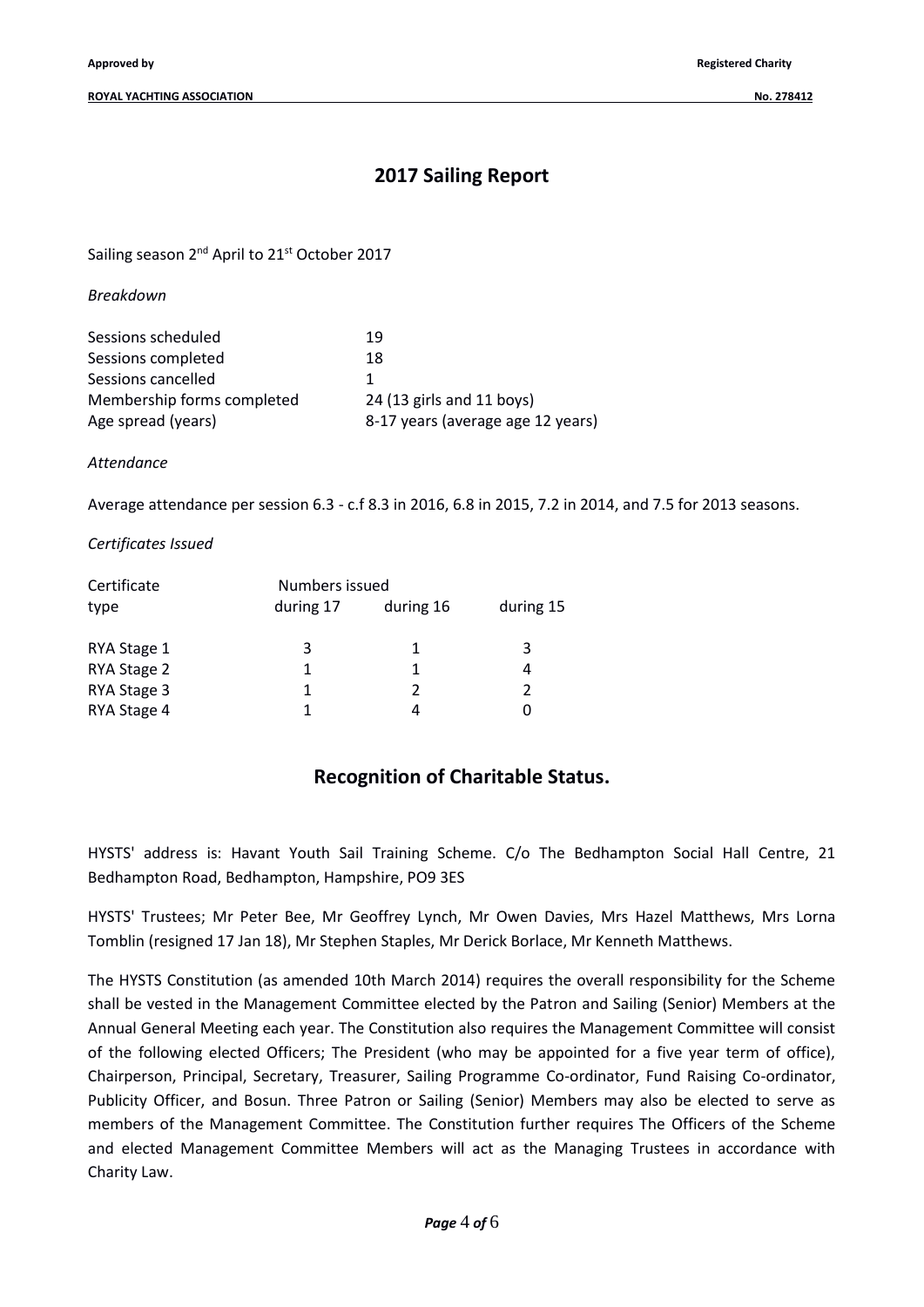HYSTS' Constitutional objectives are:

- 1. to improve the quality of life of young people through the provision of sailing opportunities and qualifications as a challenging activity;
- 2. to provide a secure environment for the self-development of young people through qualified and professional guidance;
- 3. to work in partnership with statutory bodies and organisations within the community;
- 4. to deliver youth work through the medium of sailing and waterborne activity;
- 5. to facilitate training opportunities for young people and adults wishing to work with young people.

These objectives are further defined within the Co-Operation agreement between Hampshire County Council Outdoor Education Department and HYSTS. Hampshire County Council Outdoor Education Department issue, administer and police the AALA license under which HYSTS operates.

HYSTS' Objectives under the Co-Operation agreement are:

- 1. to introduce young people to sailing and seamanship as an activity in a way that facilitates personal development;
- 2. to provide affordable opportunities for young people to experience dinghy sailing with qualified RYA instruction and procedures in line with the regulations and guidance set out in the current HCC Off-site and Hazardous Activities Regulations;
- 3. to provide a membership system by which young people can regularly participate in sailing in order to develop confidence, personal skills and teamwork;
- 4. to provide planned and progressive opportunities for youth groups to initiate and develop sailing for their members;
- 5. to provide 'come and try' sessions for young people who would otherwise not have the opportunity to attempt sailing as an activity;
- 6. to provide opportunities for young people to fulfil requirements of external organisations with regard to sailing (e.g. The Duke of Edinburgh's Award, Scouts, Guides, RYA certificates etc.);
- 7. to provide training opportunities in order to develop the HYSTS programme;
- 8. to raise self-esteem and develop personal and social skills;
- 9. to support the development and positive personnel relationships with both peers and adults;
- 10. to enable the sharing and acting on ideas and issues;
- 11. to recognise the voluntary involvement of young people with a range of experiences and views;
- 12. to take part in outdoor education activities.

Planned Outcomes for young people under the Co-Operation agreement.